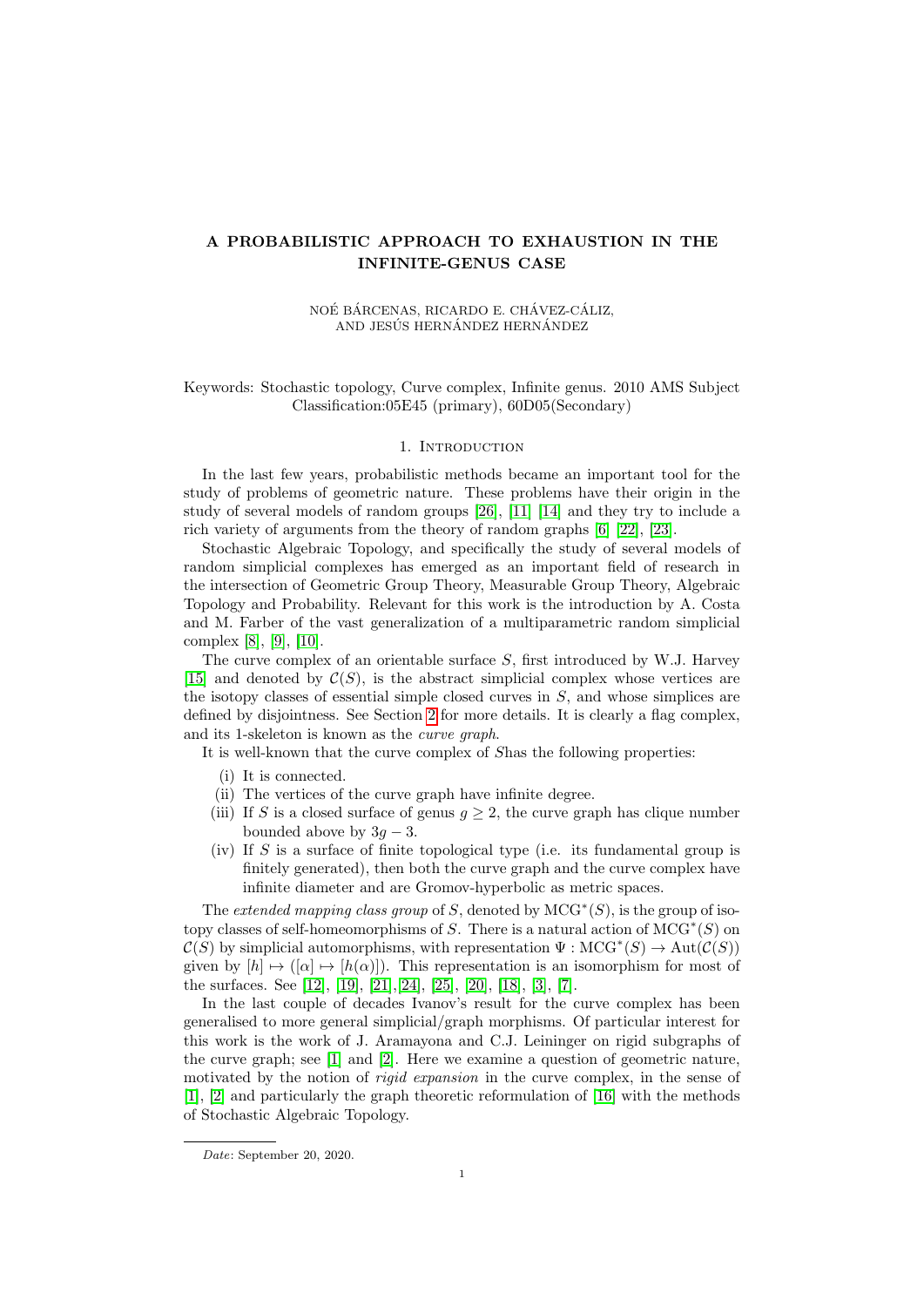One of the motivations for rigid expansions is that the proces of rigid expansion allows to create rigid supergraphs out of rigid subgraphs. Moreover, with this method one can exhaust the curve graph, which leads to several results concerning simplicial rigidity of the curve graph. This method was originally introduced by Aramayona-Leininger [\[2\]](#page-10-5), and in the specific situation that we study here by the third author in [\[17\]](#page-11-16) and [\[16\]](#page-11-15). We review this concept in Section [2.](#page-2-0)

In [\[17\]](#page-11-16), the third author proved that the curve graph of a closed surface of genus at least three can be exhausted via rigid expansions by a finite subgraph consisting of a closed chain of length  $2g + 2$  $2g + 2$ , and a system of external vertices. In Section 2 we prove we only need the closed chain and two external vertices.

After translating the previous situation to purely combinatorial terms, in this work we study how common finding this subgraphs is by defining a random variable on the multiparametric model for random simplicial complexes of Costa and Farber.

We formulate the problem in the expectation of a random variable which counts closed chains of length  $2g+2$  with a system of two "alternating" external vertices inside a  $2q+4$  simplex.

The outline of the main result in this note is the following. Take a random simplicial complex  $Y \subset \Omega_{\mathfrak{P}}^r$  with at most  $n = 2^g > 0$  vertices and vector of probabilities  $\mathfrak{P} = (p_0, p_1, \ldots, p_n)$  in the multiparametric Model, with  $p_i = n^{-\alpha_i}$ , where  $\alpha_i$  is a function of n, such that  $\alpha_i$  has a limit as n tends to infinity. See Section [3](#page-6-0) for more details.

Assume that the simplicial complex is nonempty, connected and Gromov hyperbolic. Recall that as a consequence of Theorem 5 in [\[9\]](#page-11-5), this is granted whenever the following set of inequalities hold:

<span id="page-1-0"></span>Condition 1.1. [Conditions to model the curve complex]

• For the simplicial complex to be hyperbolic:  $\alpha_0 + 3\alpha_1 + 2\alpha_2 > 1$  with  $\alpha_2 > 0$ , and with  $0 < \alpha_0 + \alpha_1 < 1$  to be connected. (Theorem 5 in page 449 of [\[9\]](#page-11-5)).

The following condition is the fundamental threshold for the main statements of this article to hold or not asymptotically almost surely :

<span id="page-1-1"></span>Condition 1.2. Assume that the parameters for the random simplicial complex satisfy the hypothesis of critical dimension in the sense of Costa and Farber [\[10\]](#page-11-6).

The condition of critical dimension was originally defined in the context of phase transitions in homology of random simplicial complexes.

The reason behind the use of this condition is that the argument that we present consists of analyzing the expectation of a random variable related to a geometric condition inside a complete  $4q + 2$  graph which is a subcomplex of the random simplicial complex, and the conditions [1.1](#page-1-0) pose restrictions on the first three parameters, the critical dimension gives control of the remaining parameters in estimates for the expectation and variance of a random variable CH.

Precisely, we denote by  $CH$  the discrete random variable counting closed chains of length  $2g+2$  with an alternating pair of external vertices inside a  $2g+4$  complete subgraph. See section [4](#page-7-0) for precise definitions.

<span id="page-1-2"></span>**Theorem 1.3.** Assume Y is a  $(3g - 3)$ -dimensional random simplicial complex and satisfies Conditions [1.1](#page-1-0) and [1.2,](#page-1-1) as well as the technical conditio[n3.4.](#page-7-1)

Then the discrete random variable CH tends to infinity as g tends to infinity.

This result can be interpreted as a statement giving probabilistic evidence for the Costa-Farber multiparametric model to be a geometric/simplicial limit for the curve complexes of closed surfaces when the genus tends to infinity.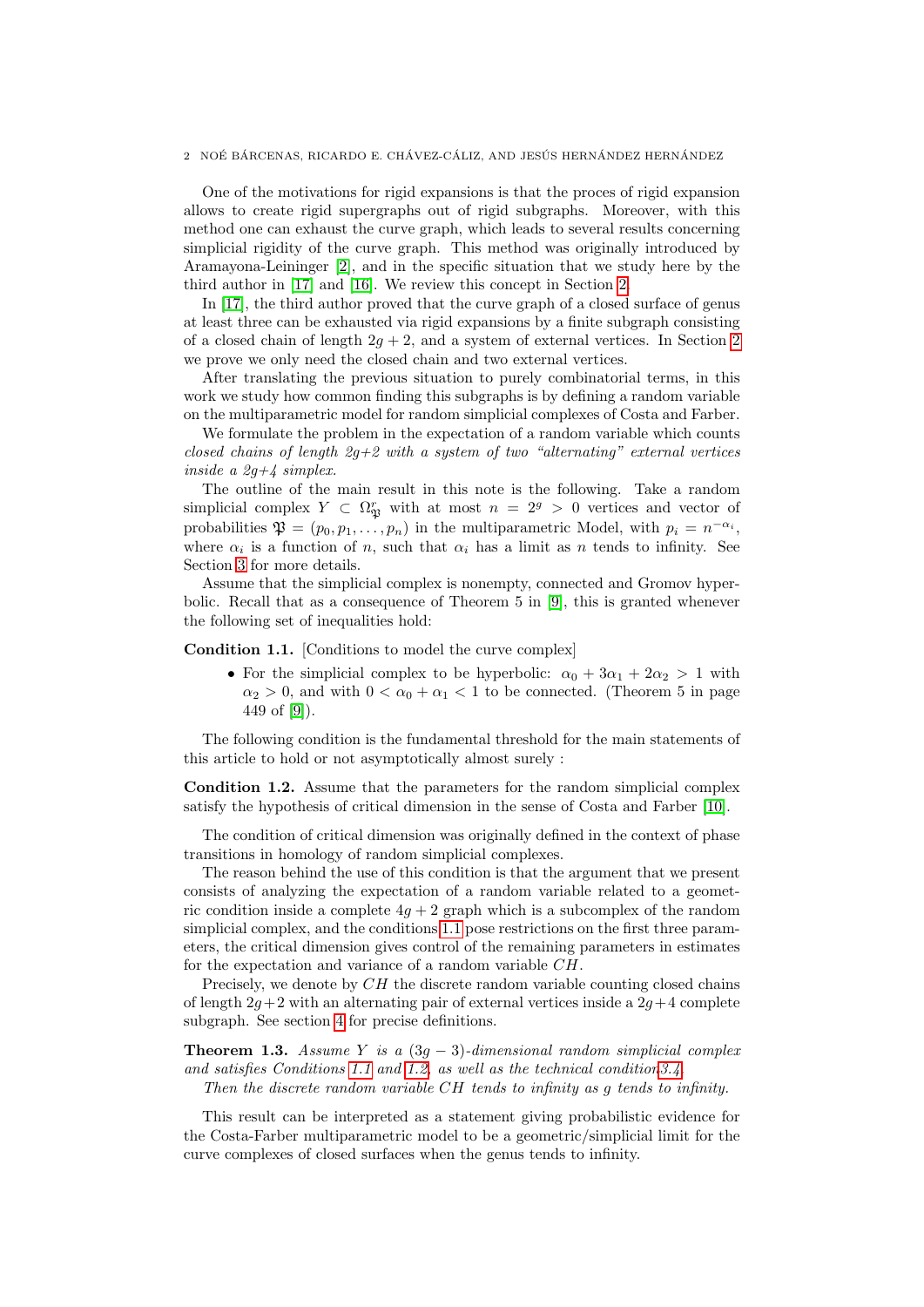In this sense, for studying several assymptotic properties of a geometric and large-scale nature, the Costa-Farber model with specific parameters is better suited than the curve complex of an infinite-genus surface, since in the latter case the curve complex has finite diameter.

Other developments in this direction, which complement the view on this problems include the result by Bering and Gaster that the curve complex of an infinite genus surface contains the random graph (which is the limit of an Erdös-Rényi Graph) in [\[5\]](#page-10-6), as well as the definition by Farber, Mead and Strauss of the Radó simplicial complex, including the recent observation by Farber [\[13\]](#page-11-17), that the Radó complex is highly symmetric, in the sense that local injective automorphisms extend to global simplicial automorphisms.

Acknowledgments. The first author thanks the support by PAPIIT Grant IA 100119 and IN 100221, as well as a Sabbatical Fellowship by DGAPA-UNAM for a stay at the University of the Saarland and the SFB TRR 195 Symbolic Tools in Mathematics and their Application.

The computational experimentations giving evidence for the main result were obtained by the second named author in his Ms Sc. Thesis.

The authors thank enlightening conversations with Octavio Arizmendi, who helped to settle the first estimates for the expectation of a random variable in graphs leading to Theorem [1.3.](#page-1-2)

The third author was supported during the creation of this article by the research project grants UNAM-PAPIIT IA104620 and UNAM-PAPIIT IN102018.

Finally, the original idea of looking for probabilistic evidence for rigidity in general came as a result of the interaction initiated by the Mexican Network of Topological Data Analysis and Stochastic Topology, <https://atd.cimat.mx/>, which gave the authors the opportunity to have enlightening conversations with Michael Farber and M. Kahle whom the authors thank for many interesting viewpoints on the development of Stochastic Topology.

#### 2. The curve complex and rigid expansions.

<span id="page-2-0"></span>Let  $S$  be an orientable surface. A *curve* is a topological embedding of the unit circle into  $S$ . We often abuse notation and call "curve" the embedding, its image on S or its isotopy class. The context makes clear which use we mean.

A curve is essential if it is neither null-homotopic nor homotopic to the boundary curve of a neighbourhood of a puncture.

The (geometric) intersection number of two (isotopy classes of) curves  $\alpha$  and  $\beta$ is defined as follows:

$$
i(\alpha, \beta) := \min\{|a \cap b| : a \in \alpha, b \in \beta\}.
$$

The curve complex of S, denoted by  $\mathcal{C}(S)$  is the abstract simplicial complex whose vertices are the isotopy classes of essential curves on S, and the set  $\{\alpha_0, \ldots, \alpha_k\}$ is a k-simplex if for all  $i, j \leq k$  we have that  $i(\alpha_i, \alpha_j) = 0$ . Note that  $\mathcal{C}(S)$  is a flag complex. The 1-skeleton of  $C(S)$  is called the *curve graph of S*.

A result due to Ivanov [\[21\]](#page-11-10), Korkmaz [\[24\]](#page-11-11) and Luo [\[25\]](#page-11-12), asserts that, excluding finitely-many well-understood cases, the action of the extended mapping class group is effective, and the automorphisms of the curve complexes are all geometric, i.e. they are induced by a homeomorphism. This means that the group  $Aut(C(S))$ of simplicial automorphisms of  $C(S)$  is isomorphic to the extended mapping class group  $MCG^*(S)$ .

In [\[1\]](#page-10-4) and [\[2\]](#page-10-5), the concept of a subgraph of the curve graph being rigid was introduced. Later, in [\[16\]](#page-11-15), this definition was generalised to the context of simplicial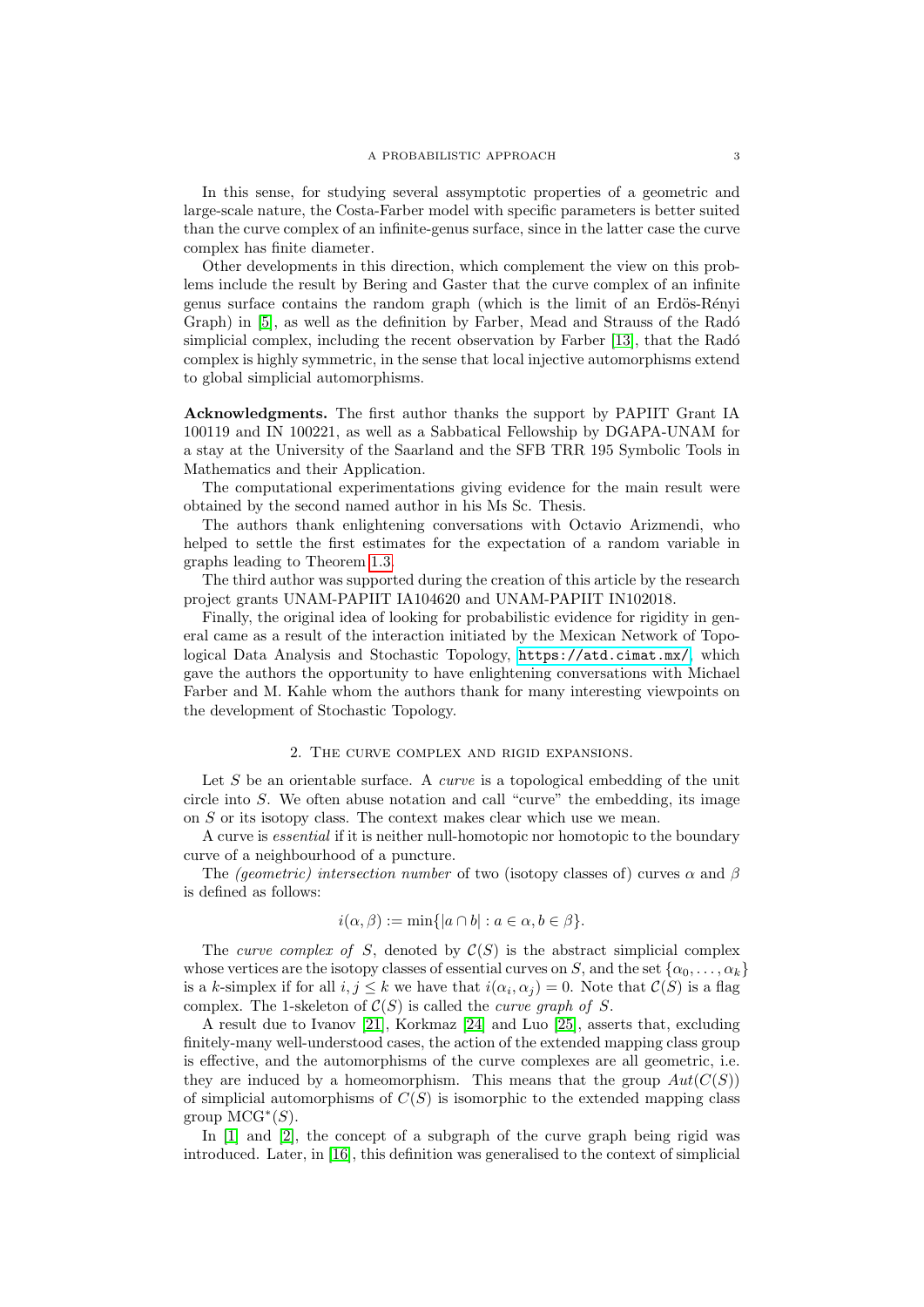graphs. The following definition is an obvious generalisation to the context of abstract simplicial complexes.

**Definition 2.1.** Let  $\Gamma$  be an abstract simplicial complex and  $Y \leq \Gamma$  be a vertexinduced subcomplex. We say Y is rigid if every locally injective map  $Y \to \Gamma$  can be extended to an automorphism of Γ.

Recall that a map  $f: Y \to \Gamma$  is locally injective if  $f|_{star(v)}$  is injective for all  $v \in V(Y)$ , where  $\Gamma$  is a simplicial complex, Y is a vertex-induced subcomplex, and  $star(v)$  is the subcomplex induced by all the simplices containing v as a vertex.

In general, if  $Y < X < \Gamma$  are vertex-induced subcomplexes and Y is rigid, there is no reason why  $X$  should also be rigid. In [\[1\]](#page-10-4), a method for enlarging subgraphs was developed to solve this issue, and in [\[16\]](#page-11-15) it was also generalised to simplicial graphs. Here we present the obvious analogue to abstract simplicial complexes:

**Definition 2.2.** Let  $\Gamma$  be an abstract simplicial complex and Y be a vertex-induced subcomplex of Γ. Denoting by  $V(\Gamma)$  the set of vertices of Γ, and by  $adj(v)$  the set of vertices of  $\Gamma$  that span a 1-simplex with v, we have the following definitions:

(i) Let  $A \subset V(\Gamma)$  and  $v \in V(\Gamma)$ . We say v is uniquely determined by A, denoted by  $a = \langle A \rangle$  if they satisfy that

$$
\{v\} = \bigcap_{w \in A} adj(w).
$$

- (ii) The zeroth rigid expansion of Y, denoted by  $Y^0$  is defined as Y.
- (iii) If  $\alpha$  is a countable ordinal that is the successor of  $\beta$ , then the  $\alpha$ -th rigid expansion of Y, denoted by  $Y^{\alpha}$  is the vertex-induced subcomplex whose vertices are

$$
V(Y^{\alpha}) := V(Y^{\beta}) \cup \{ v \in V(\Gamma) : \exists A \subset V(Y^{\beta}) \text{ with } v = \langle A \rangle \}.
$$

(iv) If  $\alpha$  is a countable limit ordinal, then the  $\alpha$ -th rigid expansion of Y, denoted by  $Y^{\alpha}$  is the vertex-induced subcomplex whose vertices are

$$
V(Y^{\alpha}) := \bigcup_{\beta < \alpha} V(Y^{\beta}).
$$

Using the same arguments as in Section 1 of [\[16\]](#page-11-15) and the same proof as Proposition 3.5 in [\[2\]](#page-10-5) we can easily verify that rigid expansions satisfy the following result.

**Proposition 2.3.** Let  $\Gamma$  be an abstract simplicial complex,  $Y \subset \Gamma$  be a rigid subcomplex, and  $\alpha$  be a countable ordinal. Then  $Y^{\alpha}$  is a rigid subcomplex of  $\Gamma$ .

Now, let  $Y \leq \Gamma$  be a vertex-induced subcomplex, we say Y is a seed subcomplex if there exists a countable ordinal  $\alpha$  such that  $Y^{\alpha} = \Gamma$ . In [\[17\]](#page-11-16) the third author proved the following result concerning the curve graph of a closed surface.

<span id="page-3-0"></span>**Theorem 2.4** (3.1 in [\[16\]](#page-11-15)). Let S be an orientable closed surface of genus at least 3. Then there exists a finite seed subcomplex  $Y \lt C(S)$ .

To construct the subcomplex  $Y$  exhibited in [\[17\]](#page-11-16) we need the following definitions.

Let  $k \in \mathbb{Z}^+$  and  $C = \{\gamma_0, \ldots, \gamma_k\}$  be an ordered set of  $k+1$  curves in S. We call C a chain of length  $k+1$  if  $i(\gamma_i, \gamma_{i+1}) = 1$  for  $0 \le i \le k-1$ , and  $\gamma_i$  is disjoint from  $\gamma_i$  for  $|i - j| > 1$ . On the other hand, C is called a *closed chain* of length  $k+1$  if  $i(\gamma_i, \gamma_{i+1}) = 1$  for  $0 \leq i \leq k$  modulo  $k+1$ , and  $\gamma_i$  is disjoint from  $\gamma_j$  for  $|i-j| > 1$  (modulo  $k+1$ ); a closed chain has maximal length if it has length  $2g+2$ . A subchain is an ordered subset of either a chain or a closed chain which is itself a chain, and its length is its cardinality.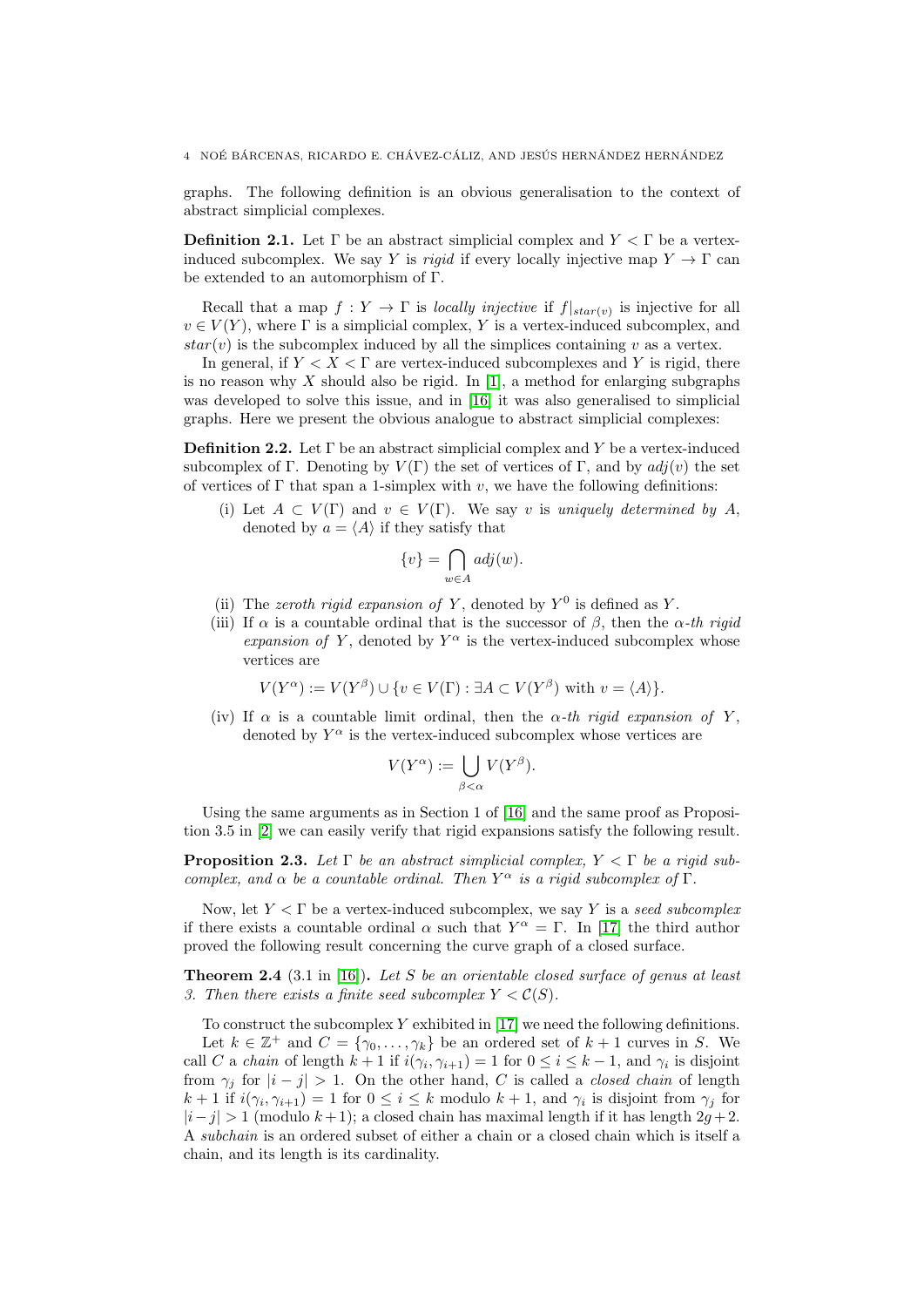Recalling that  $k \geq 1$ , note that if C is a chain (or a subchain) of odd length, a closed regular neighbourhood  $N(C)$  has two boundary components; we call these curves the bounding pair associated to C.

Let  $C = {\alpha_0, \ldots, \alpha_{2g+1}}$  be the closed chain in S depicted in Figure [1.](#page-4-0) Observe it is a closed chain of maximal length, and given any other maximal closed chain C' there exists an element of  $MCG^*(S)$  that maps C' to C (see [\[12\]](#page-11-8)). Then, we define the set  $B(C)$  as the union of the bounding pairs associated to the subchains of odd length of C. The seed subcomplex Y of Theorem [2.4](#page-3-0) is  $C \cup B$ .



<span id="page-4-0"></span>FIGURE 1. The set  $C = {\alpha_0, \ldots, \alpha_{2q+1}}$  and an example of a curve  $\zeta_0$ .

An immediate result coming from the definition of rigid expansions is that if  $Y < X < \Gamma$  are vertex-induced subcomplexes, then for every countable ordinal  $\alpha$ , we have that  $Y^{\alpha} < X^{\alpha}$ . For the curve complex of an orientable closed surface S of genus at least 3, this implies that if Z is a vertex-induced subcomplex of  $\mathcal{C}(S)$  such that there exists a countable ordinal  $\alpha$  that satisfies  $C \cup B < Z^{\alpha}$ , then Z is a seed subcomplex of  $C(S)$ . As such, we have the following result.

<span id="page-4-1"></span>**Lemma 2.5.** Let S be an orientable closed surface S of genus at least 3,  $C =$  $\{\alpha_0, \ldots, \alpha_{2g+1}\}\$ be a closed chain of maximal length,  $\zeta_0$  be a curve on S disjoint and different from all  $\alpha_i$  with i even,  $\zeta_1$  be a curve on S disjoint and different from all  $\alpha_i$  with i odd. Then the subcomplex of  $\mathcal{C}(S)$  induced by the vertices  $C \cup \{\zeta_0, \zeta_1\}$ is a seed subcomplex.

*Proof.* Given C as in the hypotheses, we define  $C_0 = {\alpha_i \in C : i \text{ is even}}$  and  $C_1 = C - C_0$ . Let  $\Sigma_0^{\pm}$  be the two connected components of  $S - C_0$ , and  $\Sigma_1^{\pm}$  be the two connected components of  $S - C_1$ . Since for  $i = 1, 2, \zeta_i$  is disjoint and different from every element in  $C_i$ , we have that  $\zeta_i$  must be contained in either  $\Sigma_i^+$  or  $\Sigma_i^-$ ; without loss of generality we can assume it is contained in  $\Sigma_i^+$ .

Now, if  $C' = {\alpha_j, \ldots, \alpha_{j+2k}}$  is a subchain of C of odd length with j of the same parity as i, and we denote by  $\beta^+$  and  $\beta^-$  the curves that constitute the bounding pair associated to  $C'$ , then by the same reasoning as above we have that (up to relabeling)  $\beta^{\pm}$  is contained in  $\Sigma_i^{\pm}$ .

Thus, there exists a subchain  $C'$  of  $C$  such that  $\beta^+$  intersects  $\zeta_i$ . Then we have the following:

$$
\beta^- = \langle \{\zeta_i\} \cup C - \{\alpha_{j-1}, \alpha_{j+2k+1}\} \rangle \in Z^1,
$$
  

$$
\beta^+ = \langle \{\beta^-\} \cup C - \{\alpha_{j-1}, \alpha_{j+2k+1}\} \rangle \in Z^2.
$$

Repeat the process for every  $\beta^+$  that intersects  $\zeta_i$ , and then substitute  $\zeta_i$  by all the  $\beta^{\pm}$  obtained this way. Since for every  $\beta^+$  and  $(\beta^+)'$ , contained in  $\Sigma_i^+$  either they intersect or there exists a  $(\beta^+)$ " that intersects both, we have that all curves in B that are disjoint and different from  $C_i$  are contained in  $Z^5$ . Thus B is contained in  $Z^5$  which implies that  $C \cup B$  is contained in  $Z^5$ , and by the argument above we have that  $Z$  is a seed subcomplex.  $\square$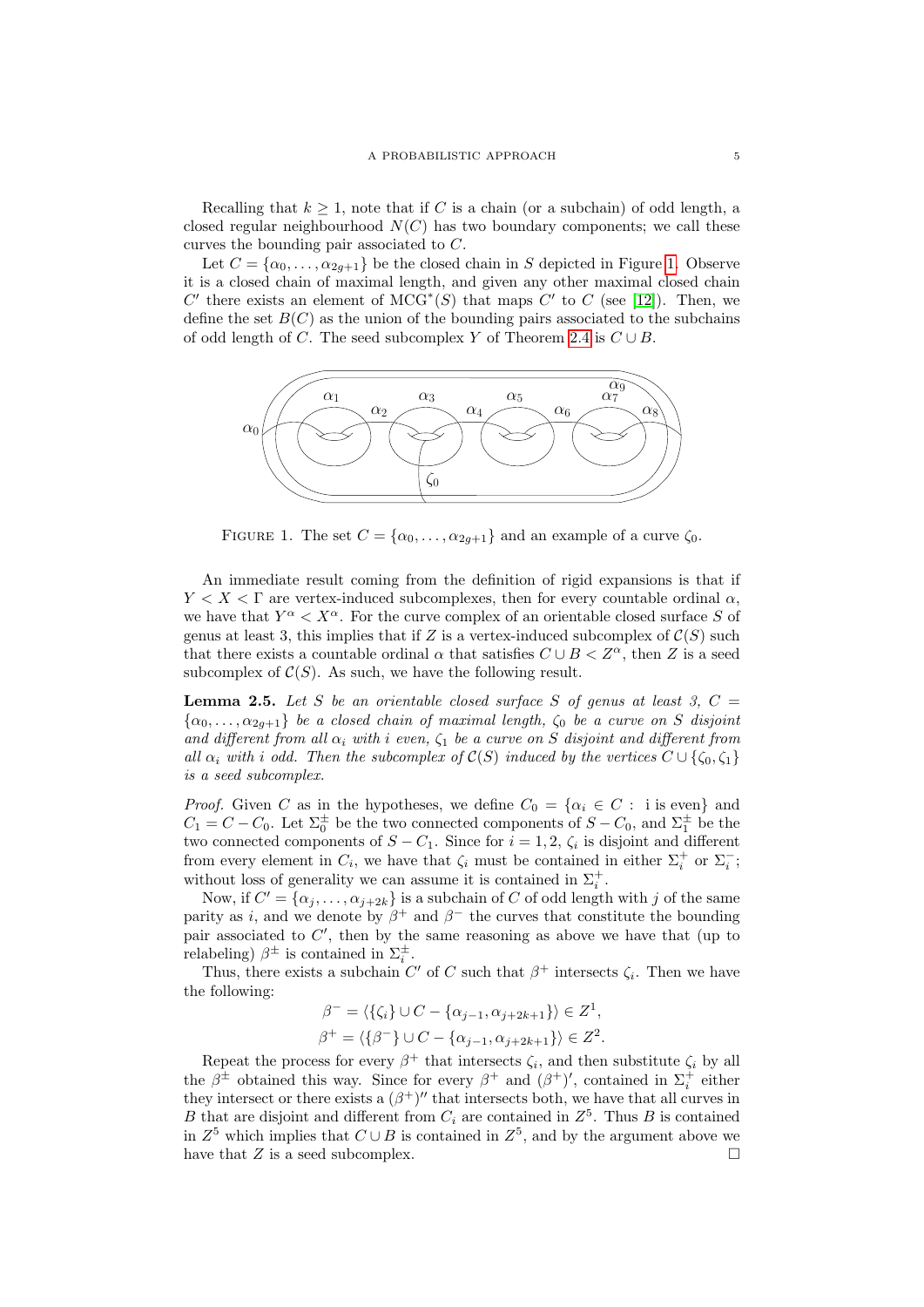<span id="page-5-0"></span>2.1. Translation to combinatorial terms. Now that we have proved that  $C \cup$  $\{\zeta_0,\zeta_1\}$  is a seed subcomplex of  $\mathcal{C}(S)$ , we dedicate this subsection to describe it in combinatorial terms. To do this, we need to describe geometric intersection 0 and 1 in combinatorial terms.

For the rest of this subsection, let  $\Gamma$  be an abstract simplicial complex and S be a closed surface of genus  $q \geq 3$ .

We say two vertices  $v, w \in V(\Gamma)$  have intersection 0 if  $\{x, y\}$  is a simplex in  $\Gamma$ .

To encode intersection 1 combinatorially, we need to encode several other concepts first.

Let  $v, w \in V(\Gamma)$  be two different vertices, and  $\sigma$  be a top-dimensional simplex in Γ with  $v \in \sigma$ . We say v can be exchanged with w with respect to  $\sigma$  if  $(\sigma \setminus \{v\}) \cup \{w\}$  is a top-dimensional simplex in Γ. In the context of  $C(S)$ , this means we have a pants decomposition and substitute one of its curves with another with the resulting set being still a pants decomposition. In particular, this means that the two curves are contained in a subsurface of complexity one (i.e. in a one-holed torus or a four-holed sphere) whose boundary curves are elements of the pants decomposition.

Let P be a pants decomposition of S, and  $\gamma_1, \gamma_2 \in P$  be two different curves. We say  $\gamma_1$  and  $\gamma_2$  are adjacent with respect to P if there exists a closed subsurface  $\Sigma$ whose interior is isomorphic to a thrice-punctured sphere, such that  $\Sigma$  has  $\gamma_1$  and  $\gamma_2$  as two of its boundary curves. The *adjacency graph of P*, denoted  $\mathcal{A}(P)$ , is the simplicial graph whose vertex set is  $P$ , and two vertices span an edge if the curves they represent are adjacent with respect to  $P$ . This graph was first introduced by Behrstock and Margalit in [\[4\]](#page-10-7) and has been extensively used in works related to the combinatorial rigidity of the curve graph. Note that in the proof of Lemma 7 in [\[27\]](#page-11-18), Shackleton implicitly gives a characterisation of being adjacent:  $\gamma_1$  and  $\gamma_2$ are adjacent with respect to P if and only if there exists curves  $\delta_1$  and  $\delta_2$  such that  $i(\delta_1, \delta_2) \neq 0$  and for  $i = 1, 2$  we have that  $(P\{\gamma_i\})\cup \{\delta_i\}$  is a pants decomposition. Based on this characterisation we give the following definitions.

Let  $v_1, v_2 \in V(\Gamma)$  be two different vertices, and  $\sigma$  be a top-dimensional simplex in Γ with  $v_1, v_2 \in \sigma$ . We say  $v_1$  and  $v_2$  are adjacent inside  $\sigma$  if there exist  $w_1, w_2 \in \sigma$ .  $V(\Gamma)$  such that  $\{w_1, w_2\}$  is not a simplex in  $\Gamma$ , and for  $i = 1, 2$  we have that  $v_i$  can be exchanged with  $w_i$  with respect to  $\sigma$ .

Following the same analogy as above, given  $\sigma$  a top-dimensional simplex in  $\Gamma$ the *adjacency graph of*  $\sigma$ , denoted  $\mathcal{A}(\sigma)$  is the simplicial graph whose vertex set is σ, and two vertices span an edge if they are adjacent inside σ.

Recall that a curve  $\alpha$  in S is called *separating* if  $S \setminus \alpha$  is not connected, and is called non-separating otherwise.

Now, let P be a pants decomposition, and  $\gamma_1, \gamma_2 \in P$ . It is clear that, since S is closed, a vertex in  $A(P)$  is a cut vertex if and only if it correspond to a separating curve of S. Thus, since S is a closed surface with genus at least three we have the following: if  $\gamma_1$  is a leaf in  $\mathcal{A}(P)$  and  $\gamma_2$  is the unique vertex in  $\mathcal{A}(P)$  adjacent to  $\gamma_1$  with respect to P, then  $\gamma_2$  is a separating curve that bounds a one-holed torus and  $\gamma_1$  is a non-separating curve contained in said torus.

Analogously, let  $\sigma$  be a top-dimensional simplex, and  $v_1, v_2 \in \sigma$ . We say  $v_2$ separates a torus containing  $v_1$  with respect to  $\sigma$  if  $v_1$  is a leaf in  $\mathcal{A}(\sigma)$  and  $v_2$  is the unique vertex in  $\mathcal{A}(\sigma)$  adjacent to  $v_1$  inside  $\sigma$ .

Then, to encode geometric intersection 1, we use Ivanov's characterisation of it (Lemma 1 in [\[21\]](#page-11-10)) and use the terminology defined above.

Let  $v_1$  and  $v_2$  be two different vertices of Γ. We say they have *intersection* 1 if there exists different vertices  $v_3$ ,  $v_4$  and  $v_5$ , and a top-dimensional simplex  $\sigma$  such that:

(i)  $\{v_i, v_j\}$  is a simplex if and only if  $\{i, j\}$  is an edge in Figure [2.](#page-6-1)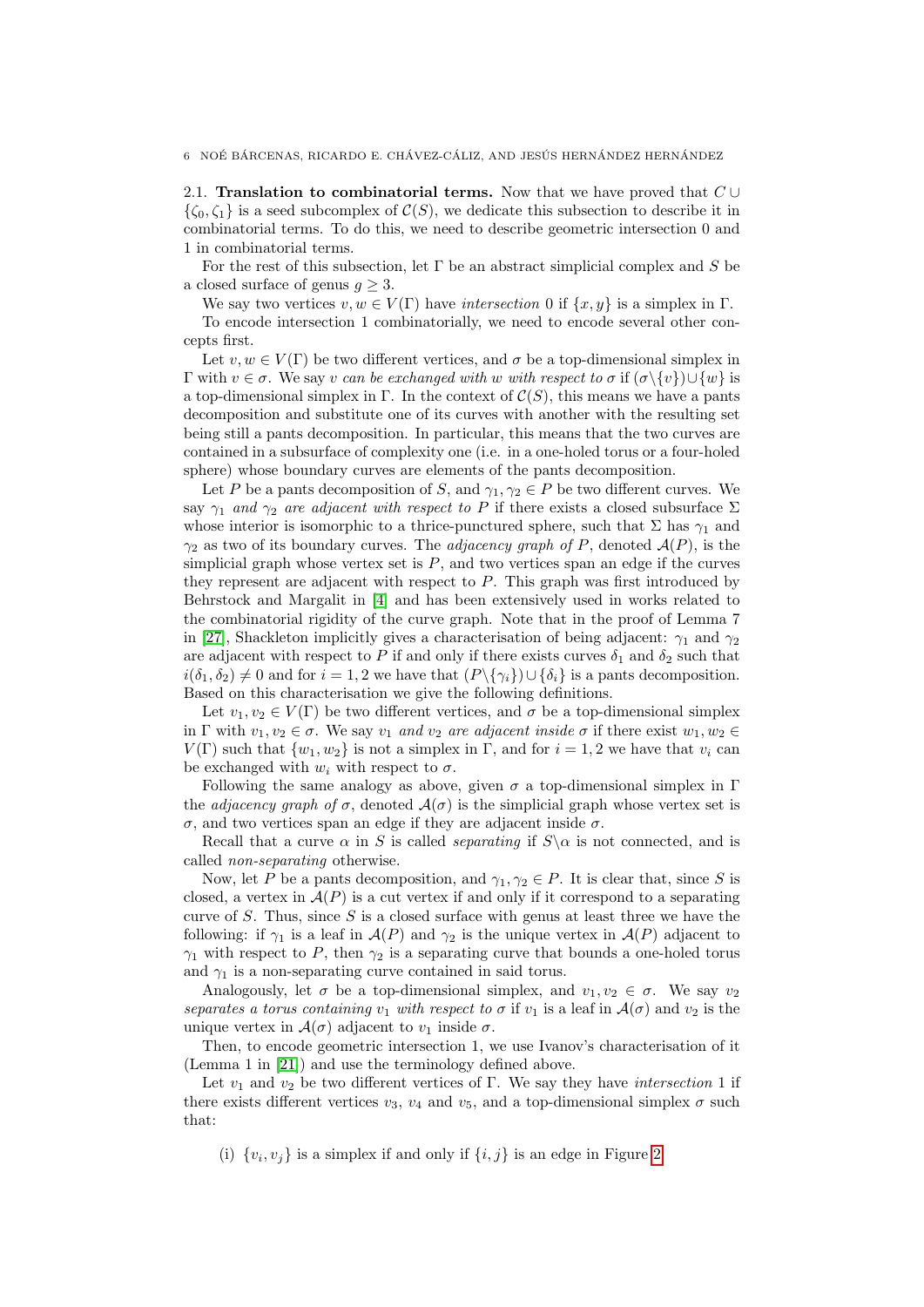- (ii)  $v_1, v_4 \in \sigma$ .
- (iii)  $v_4$  separates a torus containing  $v_1$  with respect to  $\sigma$ .
- (iv)  $v_1$  can be exchanged with  $v_2$  with respect to  $\sigma$ .



<span id="page-6-1"></span>FIGURE 2. The graph used for the definition of intersection 1.

Thus, we can define a closed chain as follows: the set  $\{v_0, \ldots, v_k\}$  is a *closed chain of length*  $k + 1$  if  $v_i$  and  $v_j$  have intersection 0 whenever  $|i - j| > 1$ , and if  $v_i$ and  $v_j$  have intersection 1 whenever  $|i - j| = 1$ .

Finally, to encode the set used in Lemma [2.5](#page-4-1) we define it as  $Y = C \cup \{w_0, w_1\}$ , where  $C = \{v_0, \ldots, v_{2g+1}\}\$ is a closed chain, and  $w_0$  and  $w_1$  are two vertices such that  $\{w_i, v_j\}$  is a simplex if and only if i and j have the same parity.

### <span id="page-6-0"></span>3. The multiparametric model for random simplicial complexes

In this section we recall the definition and basic results of the multiparametric model for random simplicial complexes due to Costa and Farber [\[8\]](#page-10-1), [\[9\]](#page-11-5), [\[10\]](#page-11-6).

Let g be a natural number,  $n = 2<sup>g</sup>$  and  $\Delta_n$  be the *n*-dimensional simplex.

We want to consider r-dimensional simplicial complexes, where  $r = 3g - 3 \leq n$ . Given a simplicial subcomplex  $Y \subset \Delta_n$ , we denote by  $f_i(Y)$  the number of i-dimensional simplices.

Also, given  $\sigma$  a simplex in  $\Delta_n$ , recall that  $\sigma$  is an *external face of Y* if  $\partial \sigma \subset Y$ but  $\sigma$  is not completely contained in Y. We denote by  $E(Y)$  the set of exterior faces of Y and by  $F(Y)$  the set of faces of Y.

We recall the definition of the multiparametric model for random simplicial complexes of Costa and Farber.

**Definition 3.1.** Let r be a natural number between 0 and n. Let  $\mathfrak{P} = (p_0, p_1, \ldots, p_n)$ be an  $n+1$ -tuple of probabilities, that is, real numbers in [0, 1]. The space  $\Omega_n^{r,\mathfrak{P}}$  is the measure space where the objects are r-dimensional simplicial subcomplexes of the *n*-dimensional simplex  $\Delta_n$ , and where the probability function is given by

$$
\mathbb{P}_{\mathfrak{P}}(Y) = \prod_{\sigma \in F(Y)} p_{\sigma} \prod_{\sigma \in E(Y)} q_{\sigma}.
$$

Here,  $p_{\sigma} = p_i$  if  $\sigma$  is an *i*-dimensional face,  $q_{\sigma} = q_i$ , and  $q_i = 1 - p_i$ .

The following result is proved in [\[8\]](#page-10-1) as Lemma 2.3.

<span id="page-6-2"></span>**Theorem 3.2.** Let  $A \subset B \subset \Delta_n$  be simplicial subcomplexes such that the boundary of any external face of B of dimension  $\leq r$  is contained in A. Then,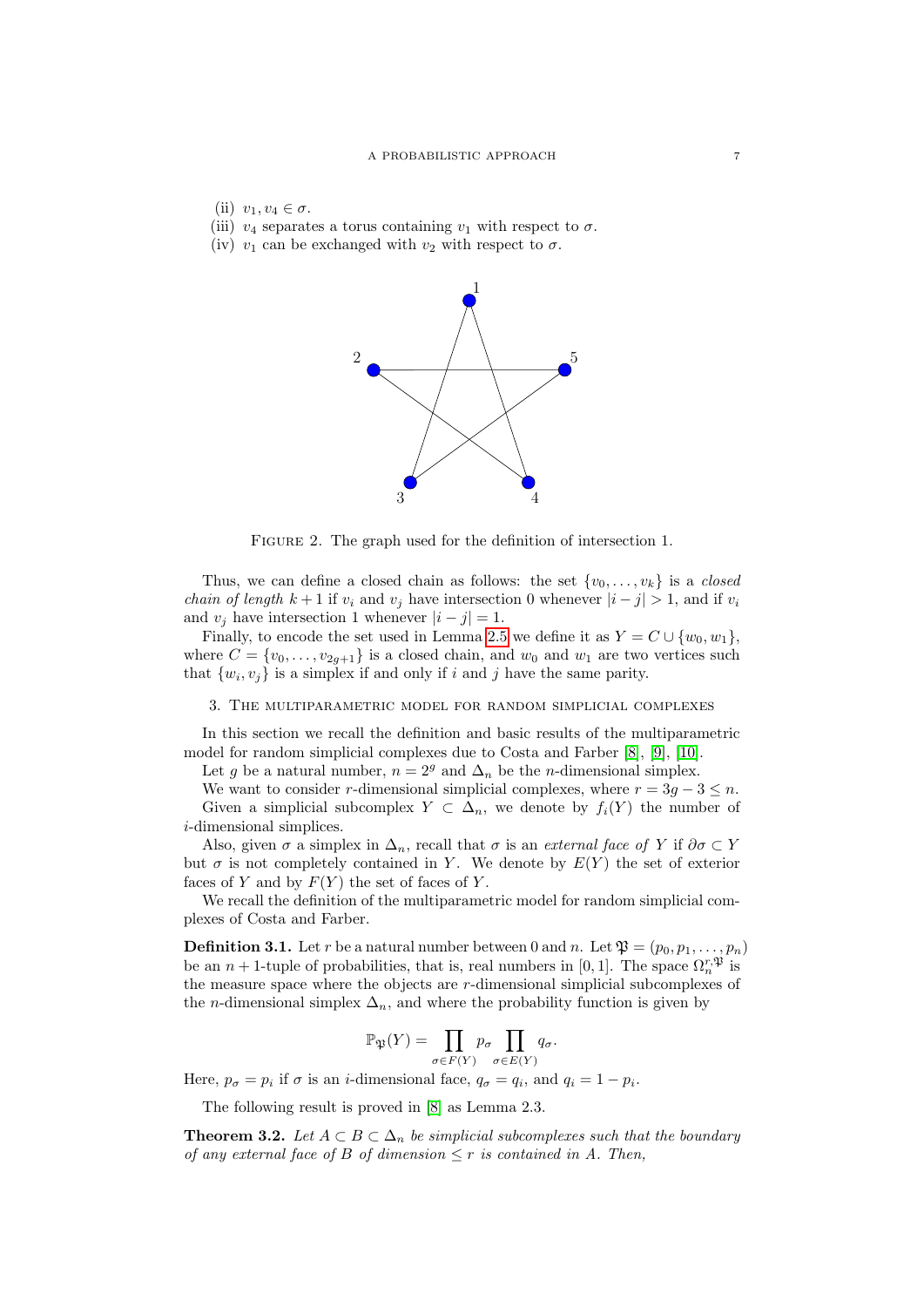$$
\mathbb{P}_{\mathfrak{P}}\{A \subset Y \subset B\} = \prod_{\sigma \in F(A)} p_{\sigma} \prod_{\sigma \in E(B)} q_{\sigma}.
$$

The last result characterizes the probability measure, in the sense that any other probability measure with the property that if  $P$  is some probability measure for which, given an arbitrary subcomplex  $A \subset Y \subset \Delta_n$ , the equality

$$
\mathbf{P}(A \subset \Delta_n) = p_i^{f_i(A)}
$$

implies that **P** is the measure  $\mathbb{P}$ .

The notion of critical dimension was introduced in [\[9\]](#page-11-5). The idea is that the probability vector  $\mathfrak P$  of the random simplicial complex lies between affine subspaces  $\mathfrak{D}_i$ , for  $i \in \{0, n\}$  where the homology in degree i has rank significatively bigger than in any other degree.

Consider the linear functions  $\psi_k : \mathbb{R}^{r+1} \to \mathbb{R}$  defined by

$$
\psi_k(\alpha) = \psi_k(\alpha_0, \dots, \alpha_r) = \sum_{i=0}^r {k \choose i} \alpha_i,
$$

with the conventions  $\binom{k}{i} = 0$  for  $i < k$  and  $\binom{0}{0} = 1$ . Since  $\binom{k}{i} < \binom{k+1}{i}$ , one has  $\psi_0(\alpha) \leq \psi_1(\alpha) \leq \ldots \leq \psi_r(\alpha).$ 

# **Definition 3.3.** The domain  $\mathcal{D}_k$  is the affine subspace defined by the inequalities  $\{\alpha \in \mathbb{R}^{n+1} \mid \psi_k(\alpha) < 1 < \psi_{k+1}(\alpha)\}.$

Now, the probabilistic model for the curve complex of the orientable genus  $q$ closed surface is the multiparametric random simplicial complex, in the sense of Costa and Farber with the following specific parameters:

Let  $r = 3g-3$ , consider the Costa and Farber multiparametric model for random r-dimensional simplicial complexes, and assume that the probability vector  $\mathfrak{P}$  is of the form  $\mathfrak{P} = (n^{-\alpha_0}, n^{-\alpha_1}, n^{-\alpha_2}, \dots, n^{-\alpha_n})$  for  $\alpha$  satisfying Conditions [1.1](#page-1-0) and [1.2,](#page-1-1) which we state additionally here for the sake of completness:

- (i) For the simplicial complex to be hyperbolic, connected and non-empty:  $\alpha_0 + 3\alpha_1 + 2\alpha_2 < 1$  with  $\alpha_0 + \alpha_1 < 1$ . (Theorem 5 in page 449 of [\[9\]](#page-11-5)).
- (ii) For the simplicial complex to have critical dimension  $k = 4g + 2$  the parameters  $\alpha_*$  satisfy the condition of belonging to the domain  $\mathfrak{D}_k$ .

We state now the technical condition.

<span id="page-7-1"></span>**Condition 3.4.** Assume  $\alpha_1 < \frac{1}{g^2}$ ,  $\alpha_0 < \frac{g^2-1}{g^2}$ , and  $\alpha_2 > \frac{1-2g^2}{g^2}$  $\frac{-2g^-}{g^2}$  .

Condition [3.4](#page-7-1) is a specific realization of hyperbolicity, non emptyness and connectedness of a random simplicial complex for parameters of fixed decrease order in funcion of  $q$  which appear in our probabilistic estimates.

## 4. Geometric estimates.

<span id="page-7-0"></span>We now give estimates for the geometric condition of a closed chain length  $2g+2$ and a pair of external alternating vertices as in the situation described in Lemma [2.5.](#page-4-1)

Let  $\Delta$  be the  $(2g + 3)$ -simplex with vertex set  $\{v_0, \ldots, v_{2g+1}\} \cup \{w_0, w_1\}$ . We define A as the subgraph of  $\Delta$  that has the same vertex set as  $\Delta$ , and whose edges are defined as follows:

- (i)  $\{v_i, v_j\}$  is an edge in A if and only if  $|i j| > 1$  modulo  $2g + 2$ .
- (ii)  $\{w_i, v_j\}$  is an edge in A if and only if i and j have the same parity.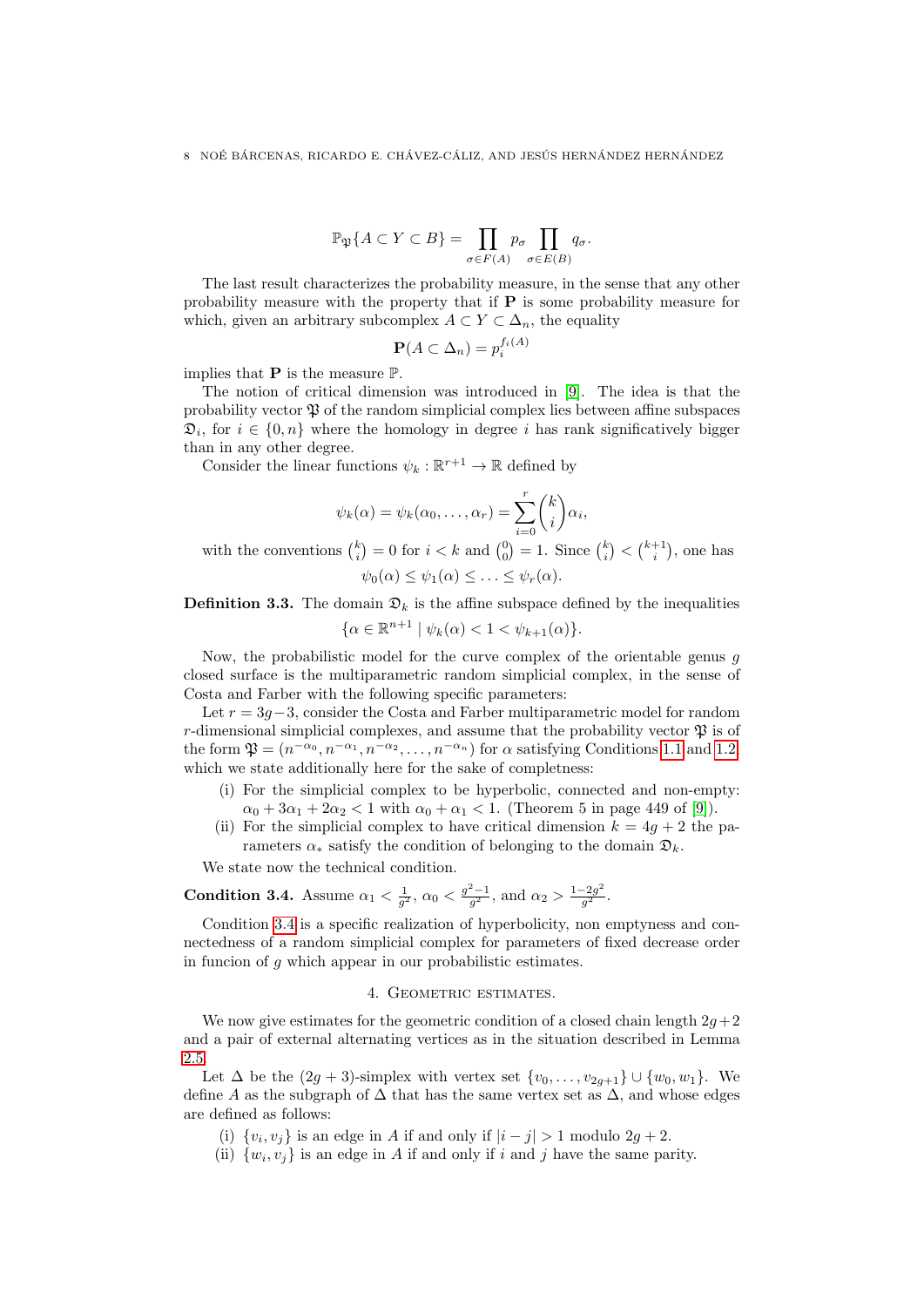

<span id="page-8-0"></span>FIGURE 3. The subgraph A for the case  $q = 4$ .

See Figure [3](#page-8-0) for an example with  $q = 4$ .

As it can be deduced from Subsection [2.1,](#page-5-0) any seed graph given by Lemma [2.5](#page-4-1) has A as a subgraph of its subjacent graph, but not every subgraph isomorphic to A comes from a seed graph given by Lemma [2.5.](#page-4-1)

Now, if  $Y$  is the subjacent subgraph of a seed graph given by Lemma [2.5,](#page-4-1) it may happen that Y had more edges than A. Since the vertices  $v_0, \ldots, v_{2q+1}$  represent a closed chain in the surface, if Y has more edges than A, they have to be edges of the form  $\{w_0, v_{2k+1}\}$  for some k,  $\{w_1, v_{2k}\}$  for some k, or  $\{w_0, w_1\}$ . Since we can create examples of Y with edges of these forms for each value of k from  $k = 0$  to  $k = g$ , we have to consider the possibility that our random complex may have any of these edges too.

For this reason, we define  $B$  to be the flag complex induced by the subgraph of  $\Delta$  with vertex set  $\{v_0, \ldots, v_{2g+1}\} \cup \{w_0, w_1\}$ , and whose edges are the following:

- (i)  $\{v_i, v_j\}$  is an edge in B if and only if  $|i j| > 1$  modulo  $2g + 2$ .
- (ii)  $\{w_i, v_j\}$  is an edge in B for all j.
- (iii)  $\{w_0, w_1\}$ .

Thus, if  $Y$  is the subjacent subgraph of a seed graph given by Lemma [2.5,](#page-4-1) we have that  $A \subset Y \subset B$ . Now, we compute the probability of this event happening.

**Lemma 4.1.** Let  $Y \in \Omega_n^{r,\mathfrak{P}}$  be a random simplicial complex in the multiparametric model. Then, the probability of the event described by  $A$  being contained in  $Y$  and Y being contained in B is given by

$$
p_0^{2g+4} \cdot p_1^{2g^2+3g+1} (1-p_0)^0 (1-p_1)^{2g+2}.
$$

*Proof.* Recall from Theorem [3.2,](#page-6-2) that the probability of a subcomplex  $Y$  to appear in the sequence  $A \subset Y \subset B$  is given by

$$
\mathbb{P}_{\mathfrak{P}}\{A \subset Y \subset B\} = \prod_{\sigma \in F(A)} p_{\sigma} \prod_{\sigma \in E(B)} q_{\sigma},
$$

Where  $F(A)$  denote the faces of A and  $E(B)$  denote the external faces of B.

This is the expression

$$
\prod_{i=0}^r p_i^{f_i(A)} \cdot \prod_{i=0}^r q_i^{e_i(B)},
$$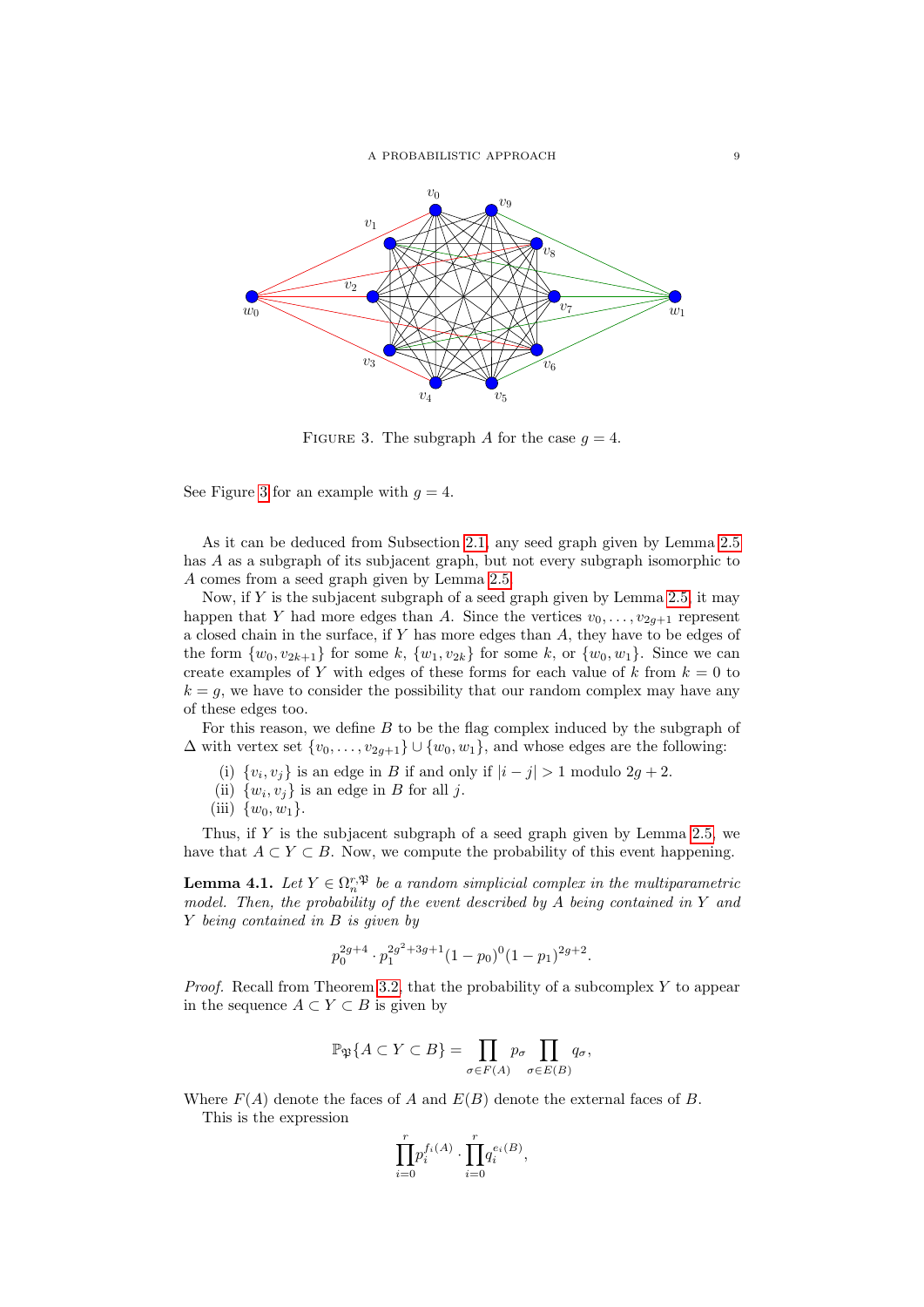where r denotes the dimension of B. In our case,  $r = g + 2$ ,  $f_0 = 2g + 4$ ,  $e_0 = 0$ , and we use a counting argument to determine  $f_1$  for the diagram A, and  $e_1$  for the flag complex B. Also we argue why  $e_i = 0$  for  $i \geq 2$ .

Notice that in A there are  $2g^2 + g - 1$  edges spanned between the vertices  $v_0, \ldots, v_{2q+1}$  (these are the diagonals of a  $(2g + 2)$ -gon). Also, there are  $g + 1$ edges joining  $w_0$  to the vertices  $v_i$  with even i, and  $g + 1$  joining  $w_1$  to the vertices  $v_i$  with odd *i*. Thus  $f_1(A) = (2g^2 + g - 1) + (g + 1) + (g + 1) = 2g^2 + 3g + 1$ .

For computing  $e_1(B)$  notice that the exterior edges of B are exactly those which are in  $\Delta$  but not B. By definition of B, those edges are exactly the sides of the  $(2g + 2)$ -gon with vertices  $v_0, \ldots, v_{2g+1}$ . This implies  $e_1 = 2g + 2$ .

Since  $B$  is a flag complex, if there is a complete subgraph with at least 3 vertices, then the corresponding simplex is contained in  $B$ . As such,  $B$  does not have any exterior faces of dimension greater or equal to 2. Hence,  $e_i = 0$  for all  $i \geq 2$ .

Substituting in the formula  $\prod_{r=1}^{r}$  $i=0$  $p_i^{f_i} \cdot \prod^{\tilde{r}}$  $i=0$  $q_i^{e_i(B)}$  gives the desired expression.  $\Box$ 

#### 5. Proof of theorem 1

We define now the random variable which is the main object of study.

**Definition 5.1.** Let  $CH$  be the discrete random variable defined on the probability space  $\Omega_n^{r,\mathfrak{P}}$  which is one in the case of an appearance of a diagram A inside a  $(2g+4)$ complete graph as subsimplicial complex.

We now give the proof of Theorem [1.3.](#page-1-2)

Proof. The proof consists of two arguments

- Prove using the estimates of Section [4](#page-7-0) that the expectation of CH tends to infinity as  $q$  tends to infinity.
- Prove using a second moment argument that the random variable is assymptotically almost surely positive.

Recall from [\[9\]](#page-11-5), Theorem 1 in page 444, that the expectation of the random variable which counts embeddings of a complete graph in  $4q + 2$  vertices is:

$$
\binom{n}{4g+2}(4g+2)!\prod_{i=0}^{3g-3}p_i^{4g+1\choose i}.
$$

We claim that for  $g > 1$ ,  $n = 2<sup>g</sup>$  and the parameters  $p_i = \frac{1}{n^{\alpha_i}}$  satisfying the critical dimension condition, [1.2,](#page-1-1) the logarithm in base  $n = 2<sup>g</sup>$ , this expression is greater than 6.

The given expression is greater than

$$
\frac{2^g}{4g+2}^{4g+2} (4+2)! 2^{\psi_k(\alpha)} > \frac{1}{2} (4g+1!)(2^{4g^2+2g}).
$$

which has logarithm base  $2^g$  greater than 7 if  $q > 2$ .

Thus, we have the following estimate for the expectation of the random variable  $CH$ 

<span id="page-9-0"></span>
$$
(5.2) \mathbb{E}[CH(Y)] \approx {n \choose 4g+2} (4g+2)!
$$
  

$$
\prod_{i=0}^{3g-3} p_i^{4g+1} p_0^{2g+4} \cdot p_1^{2g^2+3g+1} (1-p_0)^0 (1-p_1)^{2g+2}.
$$

which tends to  $\infty$ .

Let us verify this fact.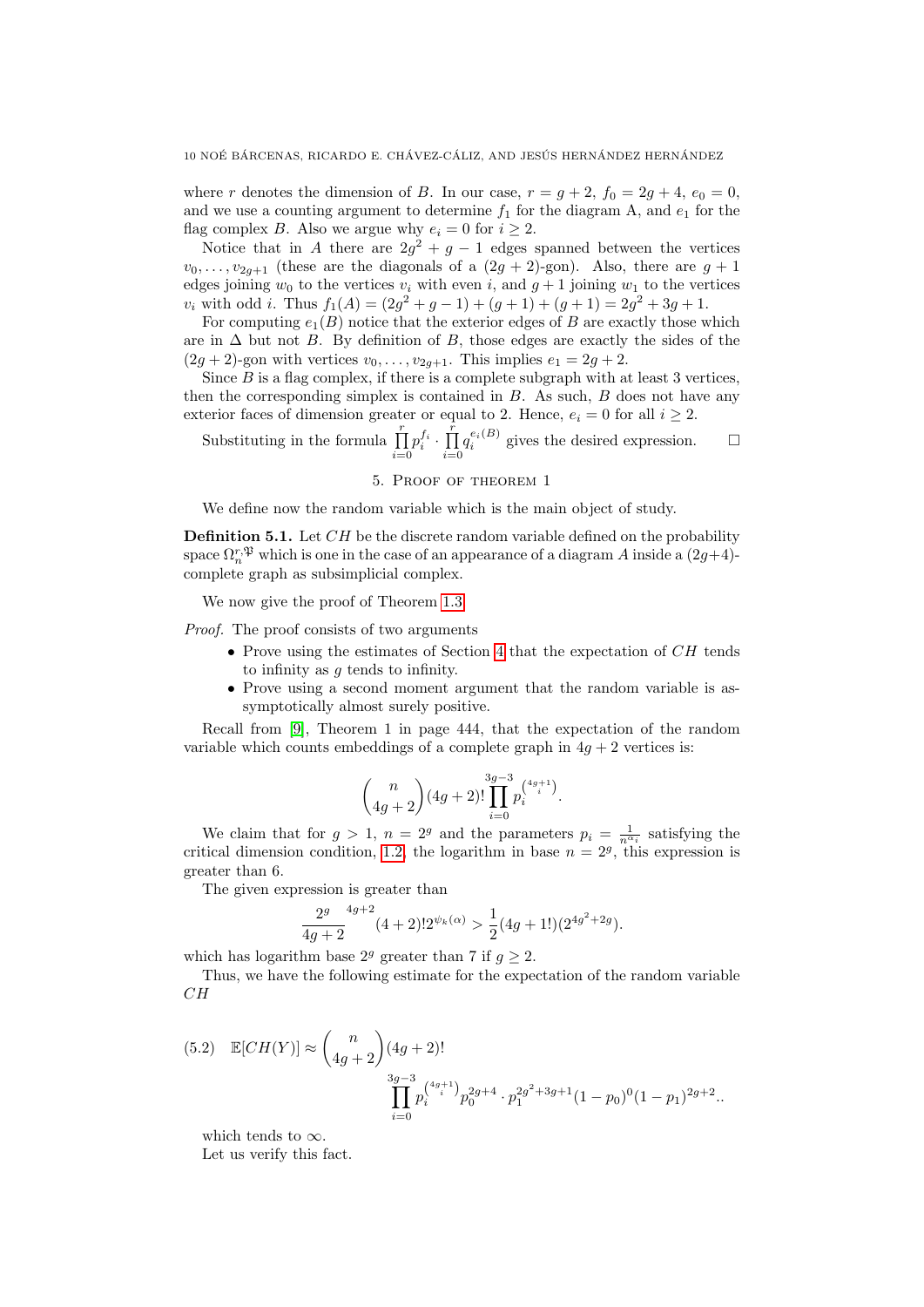Consider  $\log_n \mathbb{E}[CH(Y)]$ . First notice that due to the fact that the critical dimension equals  $4g + 2$ , Approximation [5.2](#page-9-0) becomes then

(5.3) 
$$
\log_n(\mathbb{E}[CH(Y)]) \ge \log_n\left(\frac{n}{4g+2}^{4g+2}\right)
$$

$$
-1 - \alpha_0(4g+2) - \alpha_1(2g^2+3g+1) + \log_n\left(1 - \frac{1}{n^{\alpha_1}}^{(2g+2)}\right)
$$

Under the hypothesis of critical dimension, we have verified that the first summand is at least 7. The technical condition [3.4](#page-7-1) permits to bound this expression from below by

$$
7 - 5 - \frac{2}{g} - 2 + \frac{3}{g} + \frac{1}{g^{2}} + \log_{n} \left( 1 - \frac{1}{n^{\alpha_{1}}}^{(2g+2)} \right).
$$

We handle now the last summand. Recall that from the Taylor expansion around zero,  $\log(1-z) \approx \sum_{i=0}^{\infty} -\frac{z^i}{i}$  $\frac{\partial z^*}{\partial i}$ , and thus the last summand has the assymptotic expansion

$$
(2g+2)\left[\sum_{i=0}^{\infty} 2^{-g\alpha_1 i}\right].
$$

From the technical condition [3.4,](#page-7-1) we have that  $\alpha_1 < \frac{1}{g^2}$ , and thus the summand  $(4g+5)[(\sum_{i=0}^{\infty} 2^{-g\alpha_1 i})]$  Is bounded below by the espression

$$
(2g+2)\sum_{i=1}^{\infty}2^{-g},
$$

which diverges to  $\infty$ .

We now finish the proof recalling that the variance of the random variable  $CH$  is the same as the variance of the random variable which counts  $(4g+1)$ - dimensional faces in a random simplicial complex, denoted by  $f_{4g+1}$  in [\[10\]](#page-11-6). It is proved there that there exists a constant C such that

$$
\frac{\mathbb{V}(f_{4g+1})}{\mathbb{E}(f_{4g+1})^2} < C n^{-\delta_{4g+1}(\alpha_*)/2},
$$

where  $\delta_{4g+1}(\alpha_*)$  is the minimum between  $\tau_0(\alpha_*)$  and  $\tau_{4g+1}(\alpha_*)$ . It follows by the work of Costa and Farber there that it tends to 0 as  $g$  tends to infinity under condition [1.2.](#page-1-1)

#### **REFERENCES**

- <span id="page-10-4"></span>[1] J. Aramayona and C. J. Leininger. Finite rigid sets in curve complexes. J. Topol. Anal., 5(2):183–203, 2013.
- <span id="page-10-5"></span>[2] J. Aramayona and C. J. Leininger. Exhausting curve complexes by finite rigid sets. Pacific J. Math., 282(2):257–283, 2016.
- <span id="page-10-2"></span>[3] J. Bavard, S. Dowdall, and K. Rafi. Isomorphisms Between Big Mapping Class Groups. International Mathematics Research Notices, 2020(10):3084–3099, 05 2018.
- <span id="page-10-7"></span>[4] J. Behrstock and D. Margalit. Curve complexes and finite index subgroups of mapping class groups. Geom. Dedicata, 118:71–85, 2006.
- <span id="page-10-6"></span>[5] E. A. Bering, IV and J. Gaster. The random graph embeds in the curve graph of any infinite genus surface. New York J. Math., 23:59–66, 2017.
- <span id="page-10-0"></span>[6] B. Bollobás. Random graphs, volume 73 of Cambridge Studies in Advanced Mathematics. Cambridge University Press, Cambridge, second edition, 2001.
- <span id="page-10-3"></span>[7] T. E. Brendle and D. Margalit. Normal subgroups of mapping class groups and the metaconjecture of Ivanov. J. Amer. Math. Soc., 32(4):1009–1070, 2019.
- <span id="page-10-1"></span>[8] A. Costa and M. Farber. Large random simplicial complexes, I. J. Topol. Anal., 8(3):399–429, 2016.